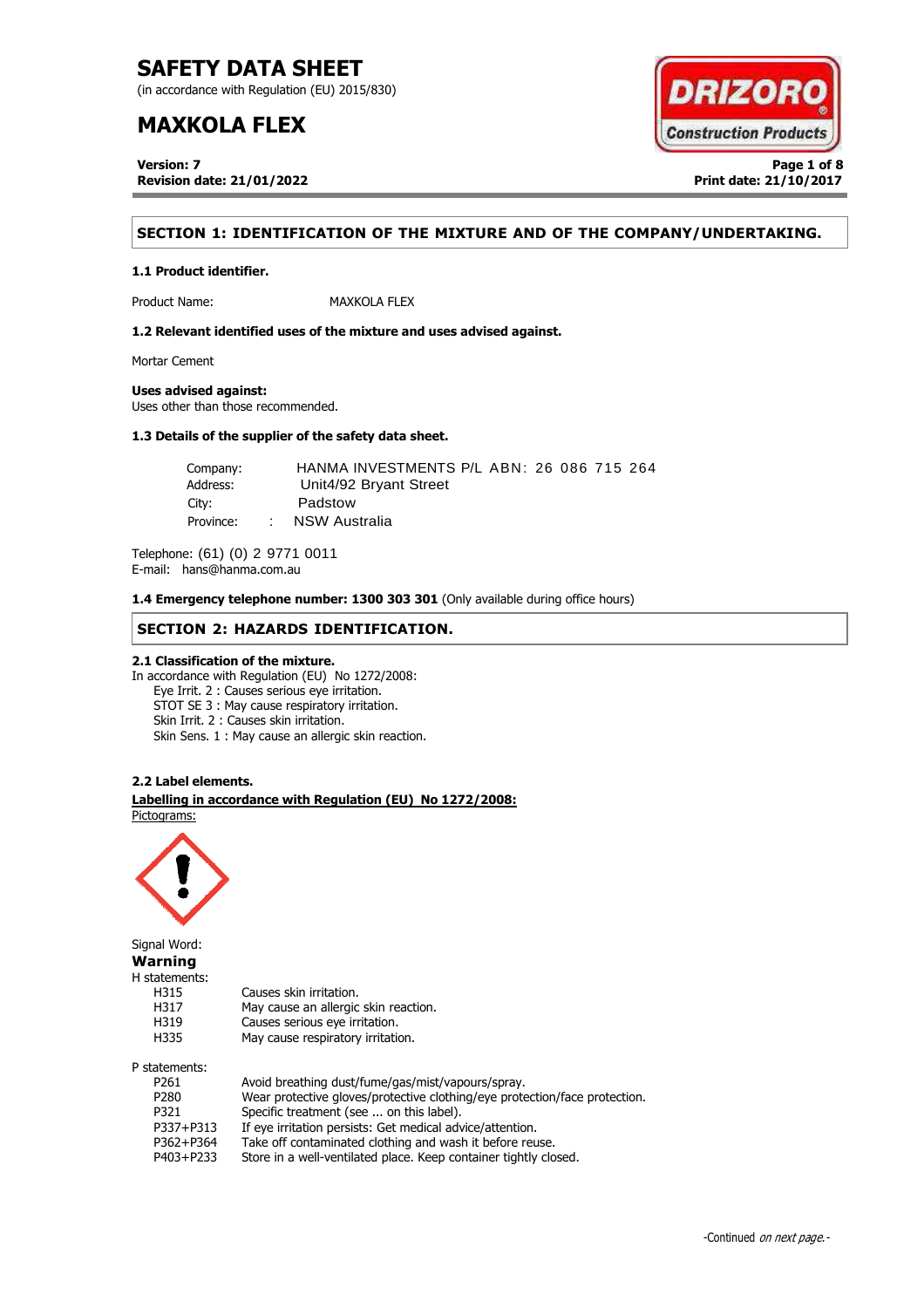(in accordance with Regulation (EU) 2015/830)

# **MAXKOLA FLEX**



**Version: 7 Page 2 of 8 Revision date: 21/01/2022 Print date: 21/10/2017**

P501 Dispose of contents/container to ...

### Contains:

Cement, portland, chemicals

## **2.3 Other hazards.**

In normal use conditions and in its original form, the product itself does not involve any other risk for health and the environment.

# **SECTION 3: COMPOSITION/INFORMATION ON INGREDIENTS.**

### **3.1 Substances.**

Not Applicable.

### **3.2 Mixtures.**

Substances posing a danger to health or the environment in accordance with the Regulation (EC) No. 1272/2008, assigned a Community exposure limit in the workplace, and classified as PBT/vPvB or included in the Candidate List:

|                                        |                             |             | (*)Classification - Regulation (EC)<br>No 1272/2008                                                          |                                    |
|----------------------------------------|-----------------------------|-------------|--------------------------------------------------------------------------------------------------------------|------------------------------------|
| <b>Identifiers</b>                     | <b>Name</b>                 | Concentrate | <b>Classification</b>                                                                                        | specific<br>concentration<br>limit |
| CAS No: 65997-15-1<br>EC No: 266-043-4 | Cement, portland, chemicals | $20 - 50 %$ | Eye Irrit. 2,<br><b>H319 - STOT</b><br>SE 3, H335 -<br>Skin Irrit. 2,<br><b>H315 - Skin</b><br>Sens. 1, H317 |                                    |

(\*)The complete text of the H phrases is given in section 16 of this Safety Data Sheet.

# **SECTION 4: FIRST AID MEASURES.**

IRRITANT PREPARATION. Its repeated or prolonged contact with the skin or mucous membranes can cause irritant symptoms such as reddening of the skin, blisters, or dermatitis. Some of the symptoms may not be immediate. They can cause allergic reactions on the skin.

### **4.1 Description of first aid measures.**

In case of doubt or when symptoms of feeling unwell persist, get medical attention. Never administer anything orally to persons who are unconscious.

### **Inhalation.**

Take the victim into open air; keep them warm and calm. If breathing is irregular or stops, perform artificial respiration. Do not administer anything orally. If unconscious, place them in a suitable position and seek medical assistance.

### **Eye contact**.

If wearing contact lenses, remove them. Wash eyes with plenty of clean and cool water for at least 10 minutes while pulling eyelids up, and seek medical assistance.

### **Skin contact.**

Remove contaminated clothing. Wash skin vigorously with water and soap or a suitable skin cleaner. **NEVER** use solvents or thinners.

### **Ingestion.**

If accidentally ingested, seek immediate medical attention. Keep calm. **NEVER** induce vomiting.

## **4.2 Most important symptoms and effects, both acute and delayed.**

Irritant Product, repeated or prolonged contact with skin or mucous membranes can cause redness, blisters or dermatitis, inhalation of spray mist or particles in suspension may cause irritation of the respiratory tract, some symptoms may not be immediate. Can cause allergic reactions.

### **4.3 Indication of any immediate medical attention and special treatment needed.**

In case of doubt or when symptoms of feeling unwell persist, get medical attention. Never administer anything orally to persons who are unconscious.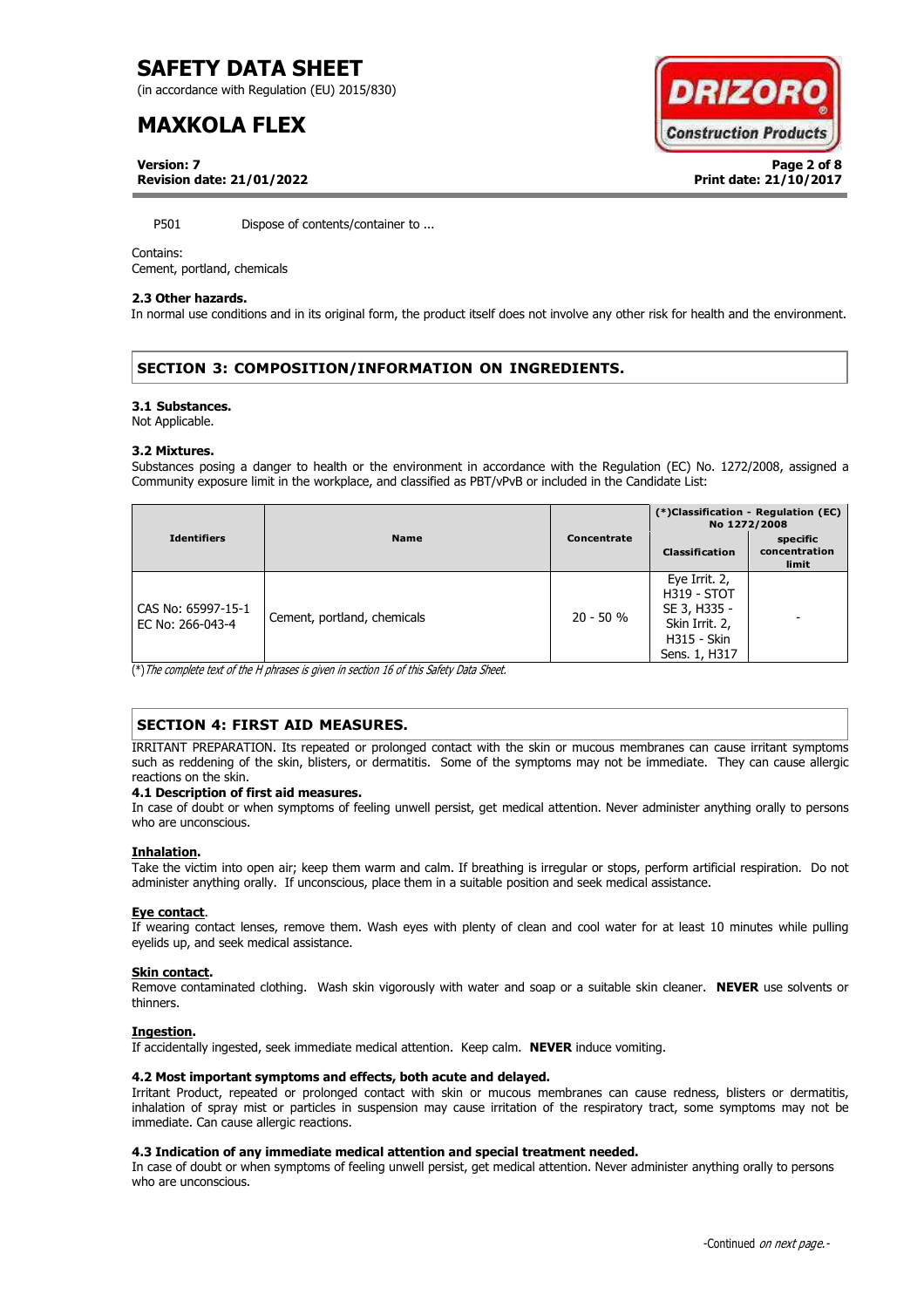(in accordance with Regulation (EU) 2015/830)

# **MAXKOLA FLEX**

**Version:7 Page 3 of 8 Revision date: 21/01/2022 Print date: 21/10/2017**



# **SECTION 5: FIREFIGHTING MEASURES.**

The product does not present any particular risk in case of fire.

## **5.1 Extinguishing media.**

### **Recommended extinguishing methods.**

Extinguisher powder or CO<sub>2</sub>. In case of more serious fires, also alcohol-resistant foam and water spray. Do not use a direct stream of water to extinguish.

#### **5.2 Special hazards arising from the mixture. Special risks.**

Fire can cause thick, black smoke. As a result of thermal decomposition, dangerous products can form: carbon monoxide, carbon dioxide. Exposure to combustion or decomposition products can be harmful to your health.

### **5.3 Advice for firefighters.**

Use water to cool tanks, cisterns, or containers close to the heat source or fire. Take wind direction into account. Prevent the products used to fight the fire from going into drains, sewers, or waterways.

## **Fire protection equipment.**

According to the size of the fire, it may be necessary to use protective suits against the heat, individual breathing equipment, gloves, protective goggles or facemasks, and gloves.

# **SECTION 6: ACCIDENTAL RELEASE MEASURES.**

## **6.1 Personal precautions, protective equipment and emergency procedures.**

For exposure control and individual protection measures, see section 8.

## **6.2 Environmental precautions.**

Prevent the contamination of drains, surface or subterranean waters, and the ground.

## **6.3 Methods and material for containment and cleaning up.**

The contaminated area should be immediately cleaned with an appropriate de-contaminator. Pour the decontaminator on the remains in an opened container and let it act various days until no further reaction is produced.

### **6.4 Reference to other sections.**

For exposure control and individual protection measures, see section 8.

For later elimination of waste, follow the recommendations under section 13.

# **SECTION 7: HANDLING AND STORAGE.**

## **7.1 Precautions for safe handling.**

For personal protection, see section 8. Never use pressure to empty the containers. They are not pressure-resistant containers. In the application area, smoking, eating, and drinking must be prohibited.

Follow legislation on occupational health and safety.

Keep the product in containers made of a material identical to the original.

## **7.2 Conditions for safe storage, including any incompatibilities.**

Store according to local legislation. Observe indications on the label. Store the containers between 5 and 35° C, in a dry and well-ventilated place, far from sources of heat and direct solar light. Keep far away from ignition points. Keep away from oxidising agents and from highly acidic or alkaline materials. Do not smoke. Prevent the entry of non-authorised persons. Once the containers are open, they must be carefully closed and placed vertically to prevent spills.

The product is not affected by Directive 2012/18/EU (SEVESO III).

**7.3 Specific end use(s).**

Not available.

# **SECTION 8: EXPOSURE CONTROLS/PERSONAL PROTECTION.**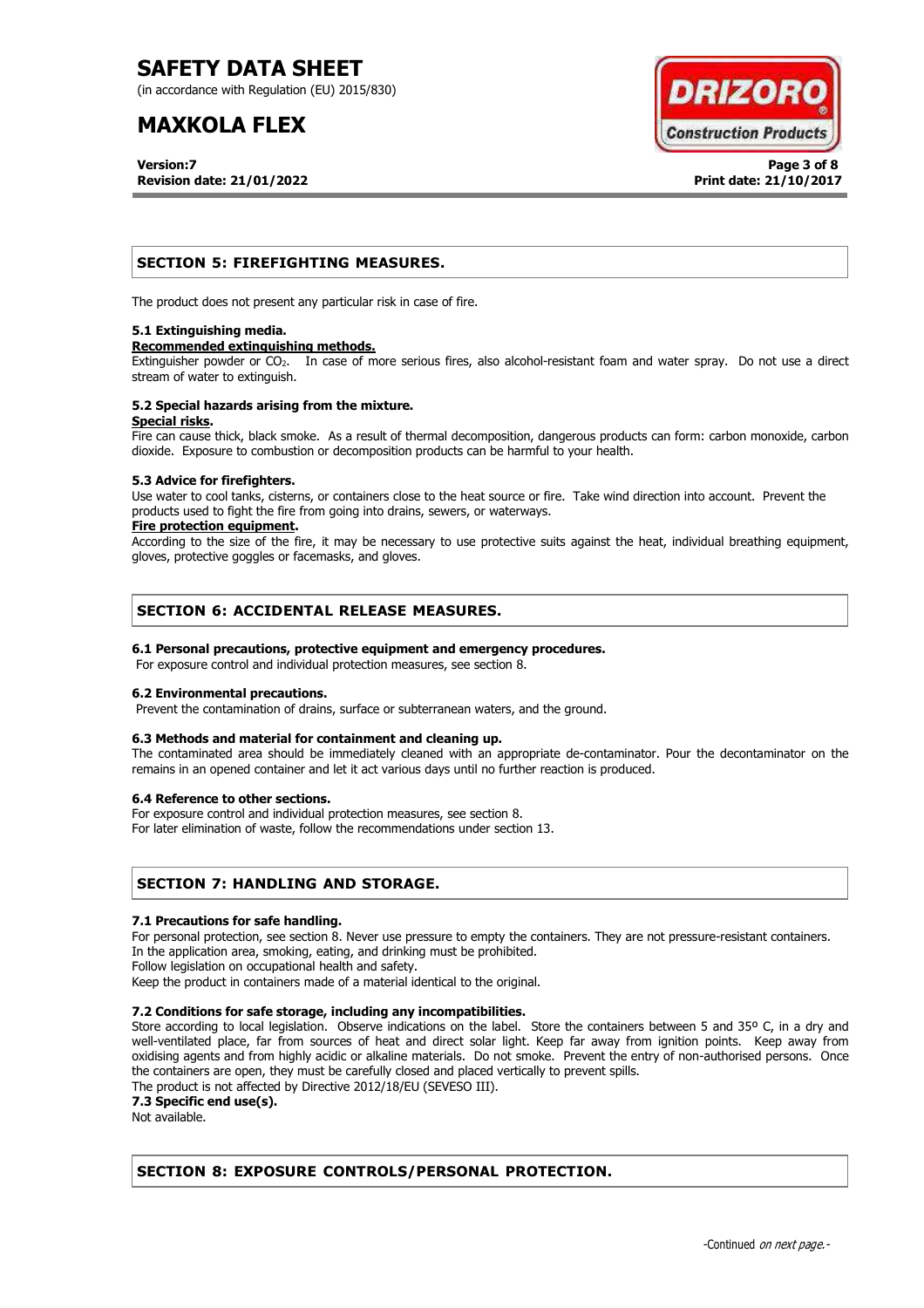(in accordance with Regulation (EU) 2015/830)

# **MAXKOLA FLEX**

**1**

**Revision date: 21/01/2022 Print date: 21/01/2017**



**Version: 7 Page 4 of 8** 

## **8.1 Control parameters.**

The product does NOT contain substances with Professional Exposure Environmental Limit Values.The product does NOT contain substances with Biological Limit Values.

# **8.2 Exposure controls.**

# **Measures of a technical nature:**

Provide adequate ventilation, which can be achieved by using good local exhaust-ventilation and a good general exhaust system.

| <b>Concentration:</b>        | <b>100 %</b>                                                                                                                                                                                                                                                                                                        |  |  |  |  |  |
|------------------------------|---------------------------------------------------------------------------------------------------------------------------------------------------------------------------------------------------------------------------------------------------------------------------------------------------------------------|--|--|--|--|--|
| Uses:                        | <b>Mortar Cement</b>                                                                                                                                                                                                                                                                                                |  |  |  |  |  |
| <b>Breathing protection:</b> |                                                                                                                                                                                                                                                                                                                     |  |  |  |  |  |
| PPE:                         | Filter mask for protection against gases and particles.                                                                                                                                                                                                                                                             |  |  |  |  |  |
| Characteristics:             | «CE» marking, category III. The mask must have a wide field of vision and an<br>anatomically designed form in order to be sealed and watertight.                                                                                                                                                                    |  |  |  |  |  |
| CEN standards:               | EN 136, EN 140, EN 405                                                                                                                                                                                                                                                                                              |  |  |  |  |  |
| Maintenance:                 | Should not be stored in places exposed to high temperatures and damp environments before use. Special<br>attention should be paid to the state of the inhalation and exhalation valves in the face adaptor.<br>Read carefully the manufacturer's instructions regarding the equipment's use and maintenance. Attach |  |  |  |  |  |
| Observations:                | the necessary filters to the equipment according to the specific nature of the risk (Particles and aerosols:<br>P1-P2-P3, Gases and vapours: A-B-E-K-AX), changing them as advised by the manufacturer.                                                                                                             |  |  |  |  |  |
| Filter Type needed:          | A2                                                                                                                                                                                                                                                                                                                  |  |  |  |  |  |
| <b>Hand protection:</b>      |                                                                                                                                                                                                                                                                                                                     |  |  |  |  |  |
| PPE:<br>Characteristics:     | Protective gloves against chemicals.<br>«CE» marking, category III.                                                                                                                                                                                                                                                 |  |  |  |  |  |
| CEN standards:               | EN 374-1, En 374-2, EN 374-3, EN 420                                                                                                                                                                                                                                                                                |  |  |  |  |  |
| Maintenance:                 | Keep in a dry place, away from any sources of heat, and avoid exposure to sunlight as much as possible.<br>Do not make any changes to the gloves that may alter their resistance, or apply paints, solvents or<br>adhesives.                                                                                        |  |  |  |  |  |
| Observations:                | Gloves should be of the appropriate size and fit the user's hand well, not being too loose or too tight.<br>Always use with clean, dry hands.                                                                                                                                                                       |  |  |  |  |  |
| Material:                    | Material thickness<br>Breakthrough time<br>PVC (polyvinyl chloride)<br>>480<br>0,35<br>(mm):<br>(min.):                                                                                                                                                                                                             |  |  |  |  |  |
| <b>Eye protection:</b>       |                                                                                                                                                                                                                                                                                                                     |  |  |  |  |  |
| PPE:                         | Face shield.                                                                                                                                                                                                                                                                                                        |  |  |  |  |  |
| Characteristics:             | «CE» marking, category II. Face and eye protector against splashing liquid.                                                                                                                                                                                                                                         |  |  |  |  |  |
| CEN standards:               | EN 165, EN 166, EN 167, EN 168                                                                                                                                                                                                                                                                                      |  |  |  |  |  |
| Maintenance:                 | Visibility through lenses should be ideal. Therefore, these parts should be cleaned daily. Protectors should<br>be disinfected periodically following the manufacturer's instructions. Make sure that mobile parts move<br>smoothly.                                                                                |  |  |  |  |  |
| Observations:                | Face shields should offer a field of vision with a dimension in the central line of, at least, 150 mm<br>vertically once attached to the frame.                                                                                                                                                                     |  |  |  |  |  |
| <b>Skin protection:</b>      |                                                                                                                                                                                                                                                                                                                     |  |  |  |  |  |
| PPE:                         | Anti-static protective clothing.                                                                                                                                                                                                                                                                                    |  |  |  |  |  |
| Characteristics:             | «CE» marking, category II. Protective clothing should not be too tight or loose in<br>order not to obstruct the user's movements.                                                                                                                                                                                   |  |  |  |  |  |
| CEN standards:               | EN 340, EN 1149-1, EN 1149-2, EN 1149-3, EN 1149-5                                                                                                                                                                                                                                                                  |  |  |  |  |  |
| Maintenance:                 | In order to guarantee uniform protection, follow the washing and maintenance instructions provided by<br>the manufacturer.                                                                                                                                                                                          |  |  |  |  |  |
| Observations:                | The protective clothing should offer a level of comfort in line with the level of protection provided in<br>terms of the hazard against which it protects, bearing in mind environmental conditions, the user's level<br>of activity and the expected time of use.                                                  |  |  |  |  |  |
| PPE:<br>Characteristics:     | Anti-static safety footwear.<br>«CE» marking, category II.                                                                                                                                                                                                                                                          |  |  |  |  |  |
| CEN standards:               | EN ISO 13287, EN ISO 20344, EN ISO 20346                                                                                                                                                                                                                                                                            |  |  |  |  |  |
| Maintenance:                 | The footwear should be checked regularly                                                                                                                                                                                                                                                                            |  |  |  |  |  |
| Observations:                | The level of comfort during use and acceptability are factors that are assessed very differently depending<br>on the user. Therefore, it is advisable to try on different footwear models and, if possible, different<br>widths.                                                                                    |  |  |  |  |  |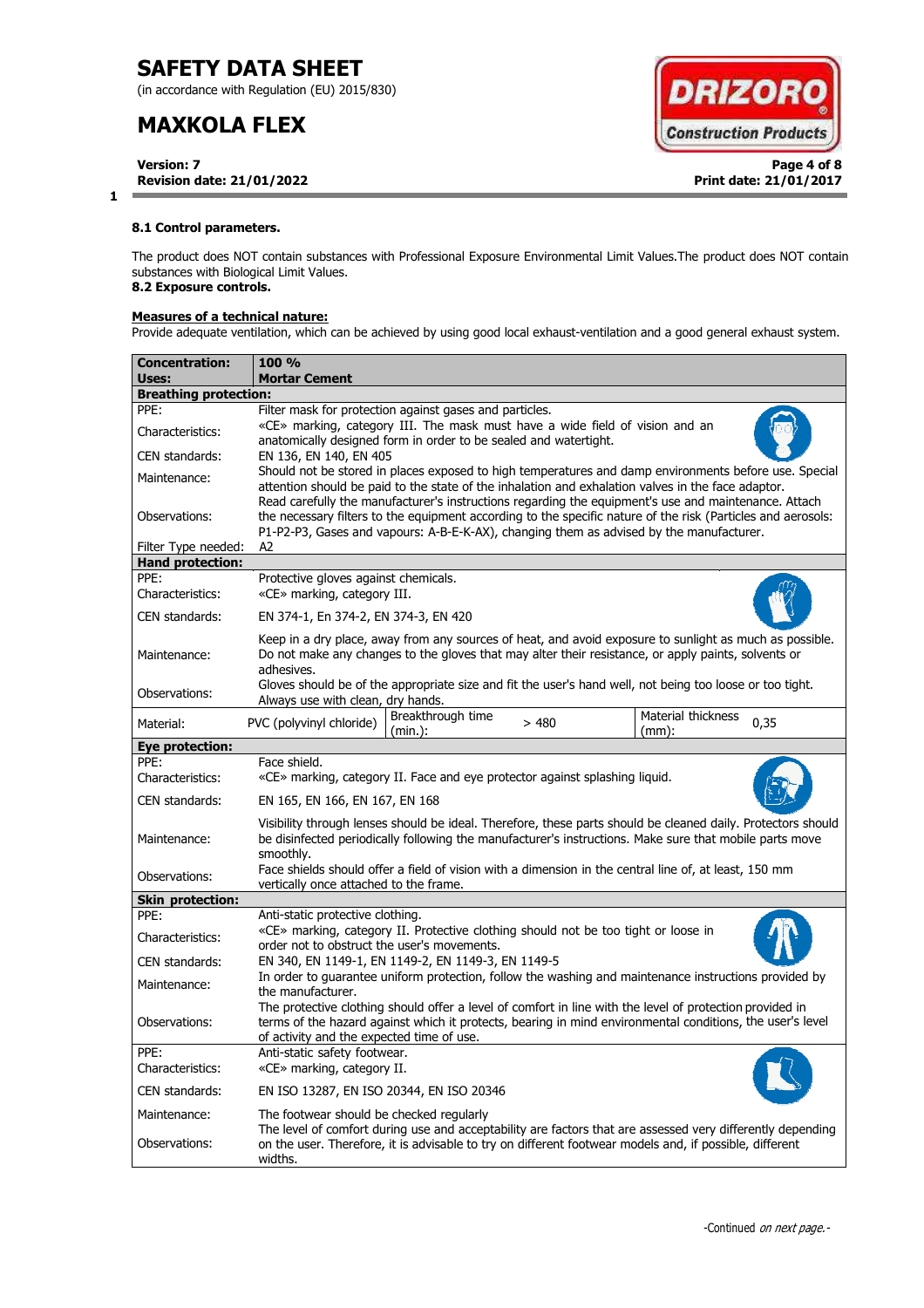(in accordance with Regulation (EU) 2015/830)

# **MAXKOLA FLEX**

**Version: 7 Page 5 of 8 Revision date: 21/01/2022 Print date: 21/10/2017**



# **SECTION 9: PHYSICAL AND CHEMICAL PROPERTIES.**

## **9.1 Information on basic physical and chemical properties.**

Appearance:Odourless powder with characteristic colour Colour: N.A./N.A. Odour:N.A./N.A. Odour threshold:N.A./N.A. pH:11 -13.5 Melting point: > 1000 °C °C Boiling Point: N.A./N.A. Flash point: N.A./N.A. Evaporation rate: N.A./N.A. Inflammability (solid, gas): N.A./N.A. Lower Explosive Limit: N.A./N.A. Upper Explosive Limit: N.A./N.A. Vapour pressure: N.A./N.A. Vapour density:N.A./N.A. Relative density:  $1.25 - 1.40$  g/cm<sup>3</sup> Solubility:N.A./N.A. Liposolubility: N.A./N.A. Hydrosolubility: En contacto con agua precipita Partition coefficient (n-octanol/water): N.A./N.A. Auto-ignition temperature: N.A./N.A. Decomposition temperature: N.A./N.A. Viscosity: N.A./N.A. Explosive properties: N.A./N.A. Oxidizing properties: N.A./N.A. N.A./N.A.= Not Available/Not Applicable due to the nature of the product

## **9.2 Other information.**

Pour point: N.A./N.A. Blink: N.A./N.A. Kinematic viscosity: N.A./N.A. N.A./N.A.= Not Available/Not Applicable due to the nature of the product

# **SECTION 10: STABILITY AND REACTIVITY.**

### **10.1 Reactivity.**

The product does not present hazards by their reactivity.

## **10.2 Chemical stability.**

Unstable in contact with: - Acids.

## **10.3 Possibility of hazardous reactions.**

Neutralization can occur on contact with acids.

### **10.4 Conditions to avoid.**

- Avoid contact with acids.

### **10.5 Incompatible materials.**

Avoid the following materials: - Acids.

### **10.6 Hazardous decomposition products.**

Depending on conditions of use, can be generated the following products: - Corrosive vapors or gases.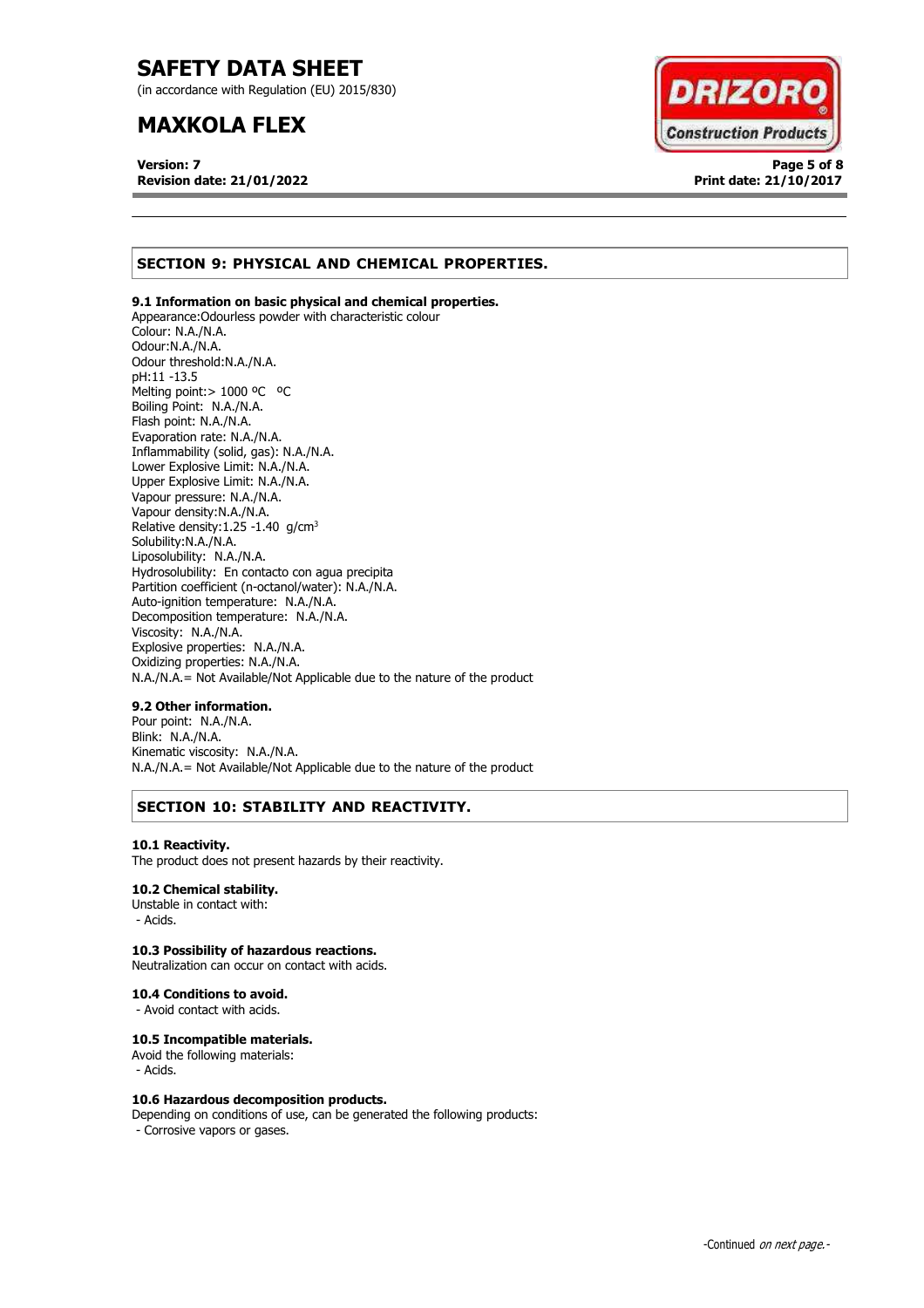(in accordance with Regulation (EU) 2015/830)

# **MAXKOLA FLEX**



**Version: 7 Page 6 of 8 Revision date: 21/01/2022 Print date: 21/10/2017**

# **SECTION 11: TOXICOLOGICAL INFORMATION.**

IRRITANT PREPARATION. Splatters in the eyes can cause irritation.

IRRITANT PREPARATION. The inhalation of spray mist or suspended particulates can irritate the respiratory tract. It can also cause serious respiratory difficulties, central nervous system disorders, and in extreme cases, unconsciousness.

IRRITANT PREPARATION. Its repeated or prolonged contact with the skin or mucous membranes can cause irritant symptoms such as reddening of the skin, blisters, or dermatitis. Some of the symptoms may not be immediate. They can cause allergic reactions on the skin.

# **11.1 Information on toxicological effects.**

There are no tested data available on the product. Repeated or prolonged contact with the product can cause the elimination of oil from the skin, giving rise to non-allergic contact dermatitis and absorption of the product through the skin.

Splatters in the eyes can cause irritation and reversible damage.

a) acute toxicity; Not conclusive data for classification.

b) skin corrosion/irritation; Product classified: Skin irritant, Category 2: Causes skin irritation.

c) serious eye damage/irritation; Product classified: Eye irritation, Category 2: Causes serious eye irritation.

d) respiratory or skin sensitisation; Product classified: Skin sensitiser, Category 1: May cause an allergic skin reaction.

e) germ cell mutagenicity; Not conclusive data for classification.

f) carcinogenicity; Not conclusive data for classification.

g) reproductive toxicity; Not conclusive data for classification.

h) STOT-single exposure; Product classified: Specific target organ toxicity following a single exposure, Category 3:

i) STOT-repeated exposure; Not conclusive data for classification.

j) aspiration hazard; Not conclusive data for classification.

# **SECTION 12: ECOLOGICAL INFORMATION.**

### **12.1 Toxicity.**

No information is available regarding the ecotoxicity of the substances present.

### **12.2 Persistence and degradability.**

No information is available about persistence and degradability of the product.

### **12.3 Bioaccumulative potencial.**

No information is available regarding the bioaccumulation of the substances present.

# **12.4 Mobility in soil.**

No information is available about the mobility in soil. The product must not be allowed to go into sewers or waterways. Prevent penetration into the ground.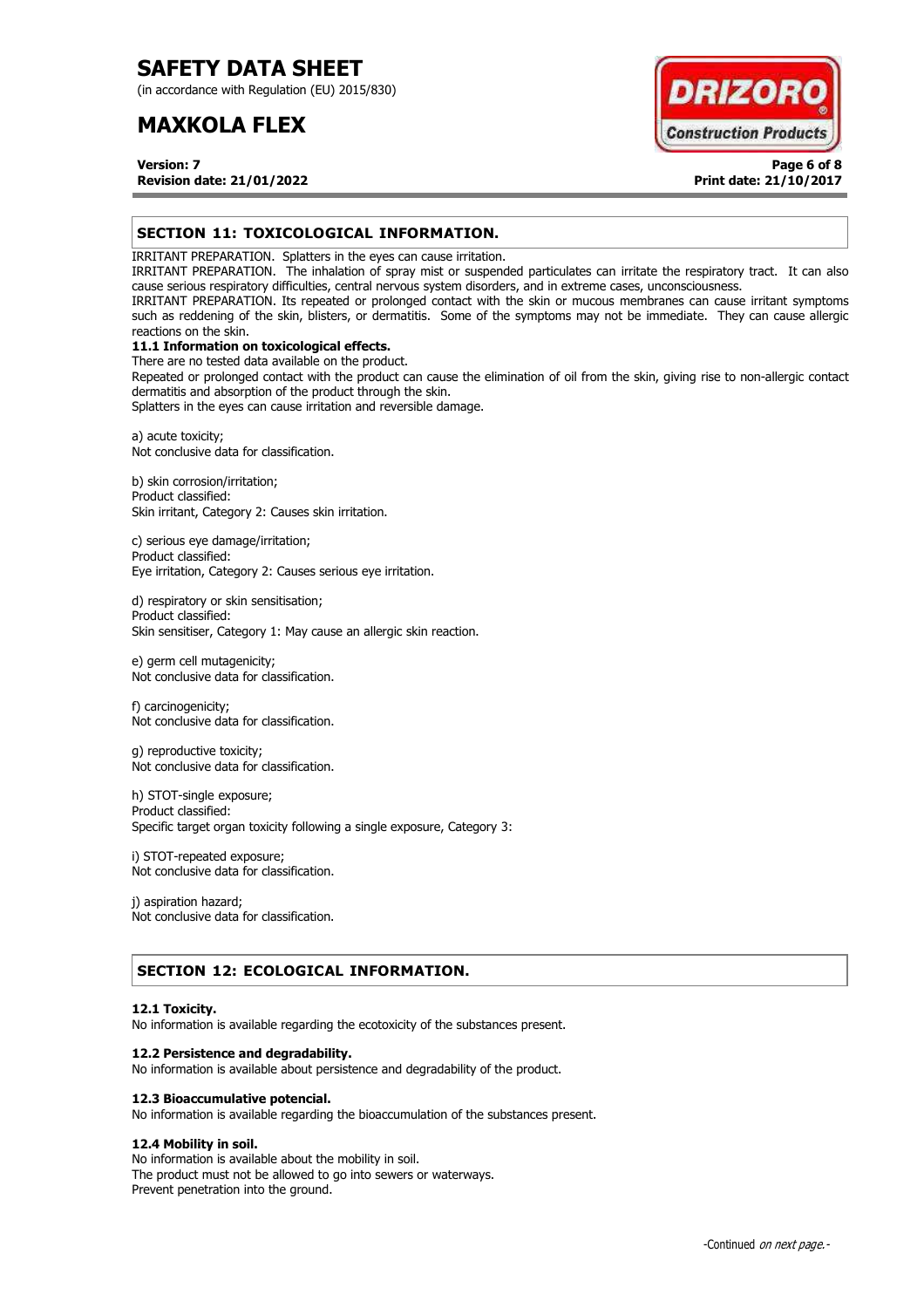(in accordance with Regulation (EU) 2015/830)

# **MAXKOLA FLEX**



**Version: 7 Page 7 of 8 Revision date: 21/01/2022 Print date: 21/01/2017**

## **12.5 Results of PBT and vPvB assessment.**

No information is available about the results of PBT and vPvB assessment of the product.

## **12.6 Other adverse effects.**

No information is available about other adverse effects for the environment.

# **SECTION 13 DISPOSAL CONSIDERATIONS.**

#### **13.1 Waste treatment methods.**

Do not dump into sewers or waterways. Waste and empty containers must be handled and eliminated according to current, local/national legislation.

Follow the provisions of Directive 2008/98/EC regarding waste management.

# **SECTION 14: TRANSPORT INFORMATION.**

Transportation is not dangerous. In case of road accident causing the product's spillage, proceed in accordance with point 6. **14.1 UN number.**

Transportation is not dangerous.

### **14.2 UN proper shipping name.**

Description: ADR: Transportation is not dangerous.<br>IMDG: Transportation is not dangerous. Transportation is not dangerous. ICAO: Transportation is not dangerous.

## **14.3 Transport hazard class(es).**

Transportation is not dangerous.

## **14.4 Packing group.**

Transportation is not dangerous.

### **14.5 Environmental hazards.**

Transportation is not dangerous.

# **14.6 Special precautions for user.**

Transportation is not dangerous.

### **14.7 Transport in bulk according to Annex II of MARPOL and the IBC Code.**

Transportation is not dangerous.

## **SECTION 15: REGULATORY INFORMATION.**

### **15.1 Safety, health and environmental regulations/legislation specific for the mixture.**

The product is not affected by the Regulation (EC) No 1005/2009 of the European Parliament and of the Council of 16 September 2009 on substances that deplete the ozone layer.

Volatile organic compound (VOC) VOC content (p/p): 0 % VOC content: 0 g/l

The product is not affected by Directive 2012/18/EU (SEVESO III).

The product is not affected by Regulation (EU) No 528/2012 concerning the making available on the market and use of biocidal products.

The product is not affected by the procedure established Regulation (EU) No 649/2012, concerning the export and import of dangerous chemicals.